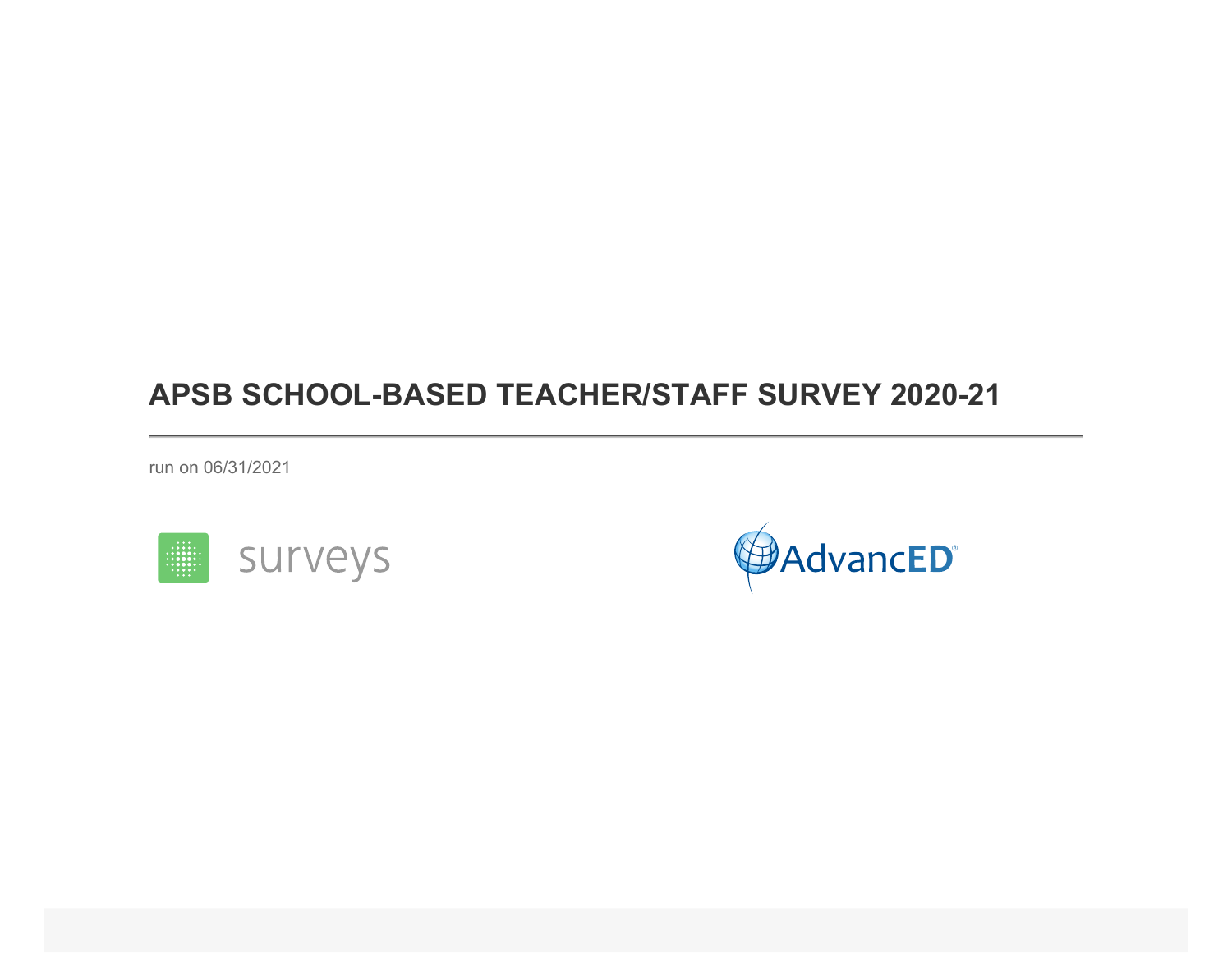run on 06/31/2021

**Fille** 

| Staff Survey for Schools |                           |                    | 1 survey(s) 1645 response(s)<br>29 school(s) included |
|--------------------------|---------------------------|--------------------|-------------------------------------------------------|
| <b>Report Filters</b>    |                           |                    |                                                       |
| School:<br>N/A           | <b>Ethnicity:</b><br>N/A  | <b>Tag:</b><br>N/A |                                                       |
| Gender:<br>N/A           | Role:<br>N/A              |                    |                                                       |
| Race:<br>N/A             | <b>Experience:</b><br>N/A |                    |                                                       |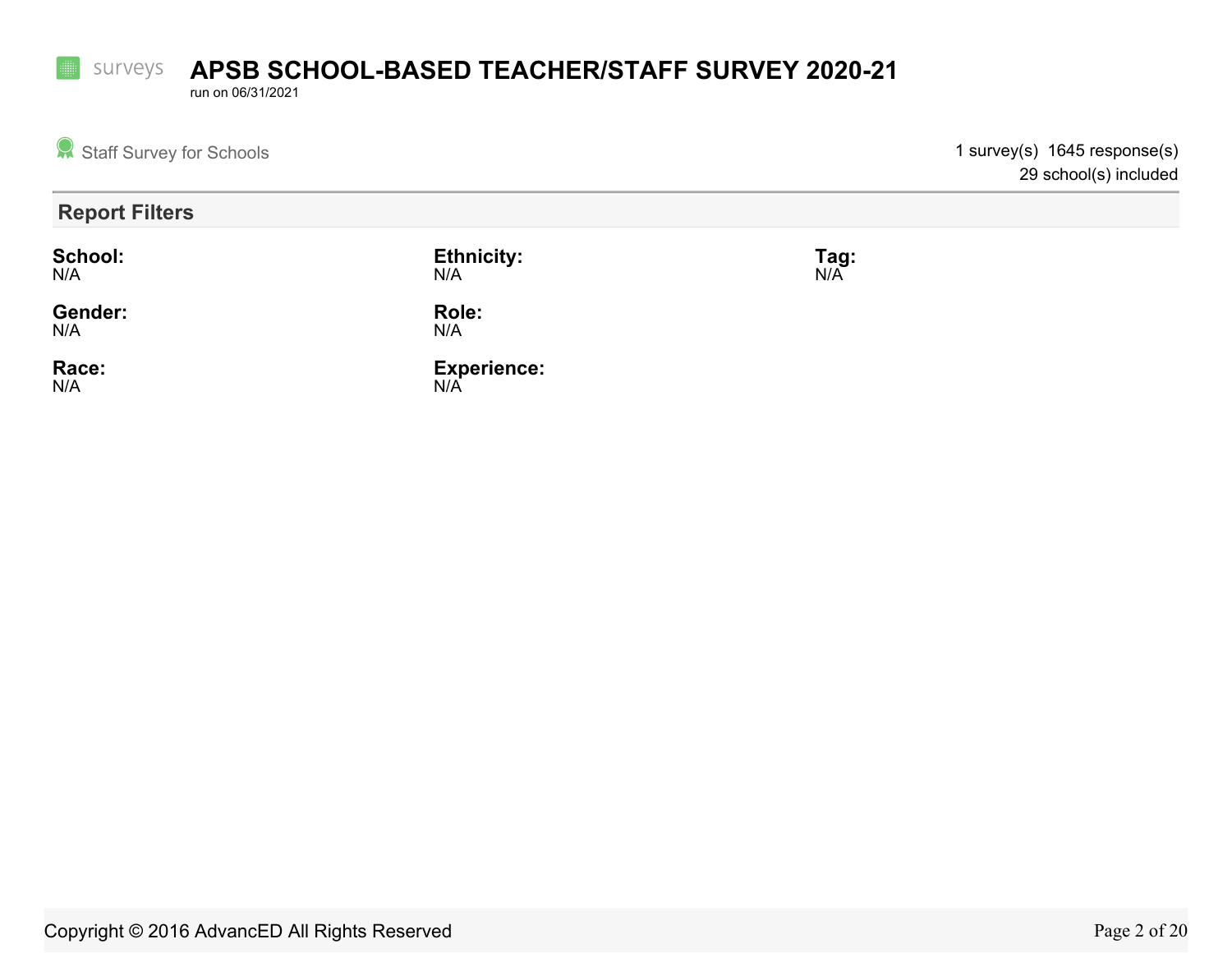run on 06/31/2021

Staff Survey for Schools **1** survey(s) 1645 response(s) 29 school(s) included

### **AdvancED Certified Content**

| <b>Report Summary</b>                               | <b>By Survey Section</b>                                                  | <b>Section Score   Network Average</b> |
|-----------------------------------------------------|---------------------------------------------------------------------------|----------------------------------------|
| <b>Overall Score: 4.25</b><br>Network Average: 4.08 | <b>Purpose and Direction: 4.35</b><br>Network Average: 4.22               | 4.35                                   |
| 4.25                                                | <b>Governance and Leadership: 4.29</b><br>Network Average: 4.12           | 4.29                                   |
|                                                     | <b>Teaching and Assessing for Learning: 4.15</b><br>Network Average: 3.97 | 4.15                                   |
|                                                     | <b>Resources and Support Systems: 4.28</b><br>Network Average: 4.08       | 4.28                                   |
|                                                     | <b>Using Results for Continuous</b>                                       | $\overline{AB}$                        |

**Improvement: 4.3** Network Average: 4.1

ТL  $\overline{1}$  $\mathbf{I}$  $\mathbb{R}^n$  $\mathbf{L}$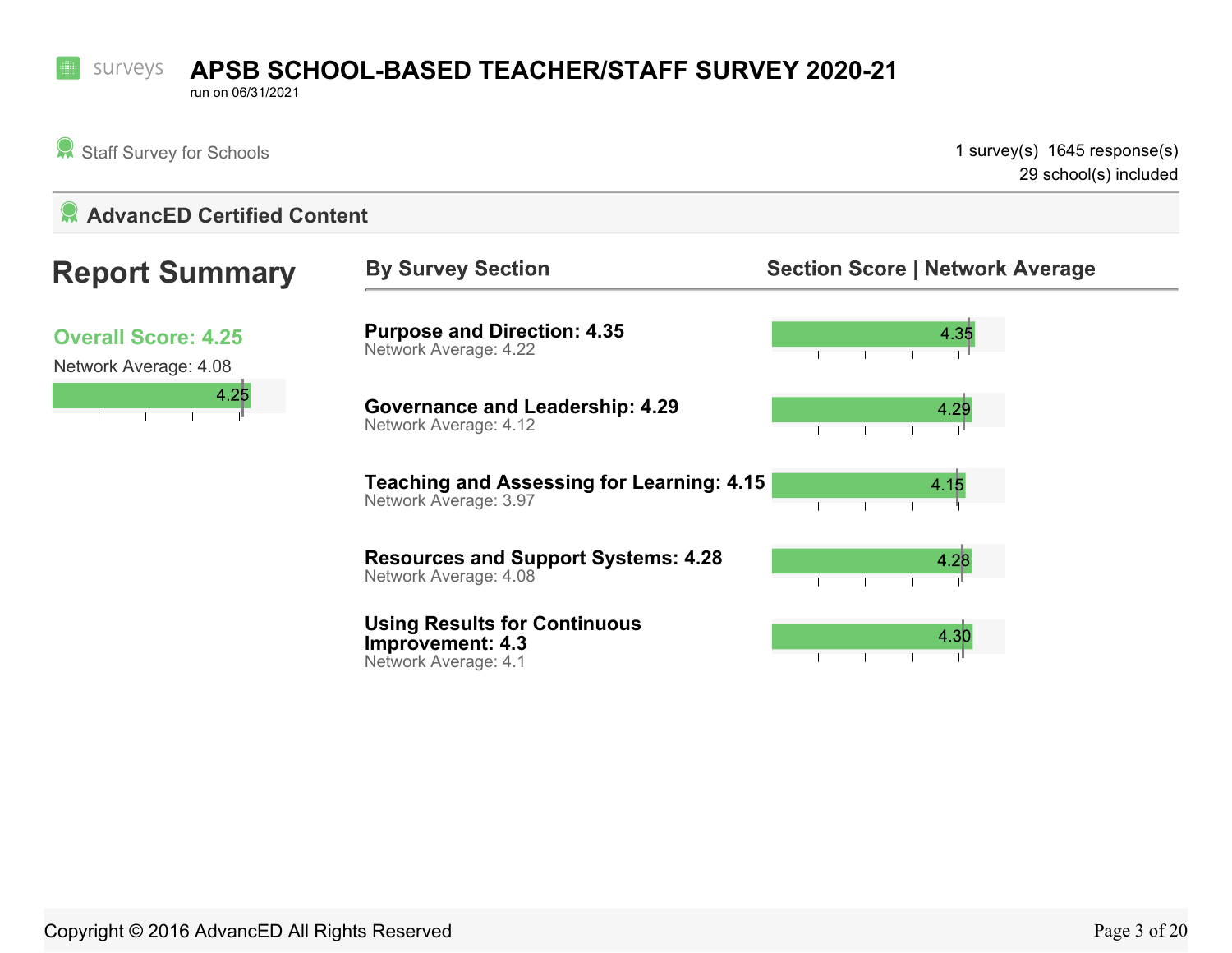run on 06/31/2021

Staff Survey for Schools **1** survey(s) 1645 response(s)

### **AdvancED Certified Content**

# **Highest Scoring Items**

**C1:** Our school's purpose statement is clearly focused on student success.

**D4:** Our school's leaders expect staff members to hold all students to high academic standards.

**C5:** Our school has a continuous improvement process based on data, goals, actions, and measures for growth.

**G6:** Our school leaders monitor data related to student achievement.

**D7:** Our school's leaders regularly evaluate staff members on criteria designed to improve teaching and learning.

| 4.51 |   |   |
|------|---|---|
|      |   |   |
| 4.46 |   |   |
|      | I | ı |
| 4.44 |   |   |
|      | I | ı |
| 4.41 |   |   |
|      | I |   |
| 4.40 |   |   |
|      | I | ī |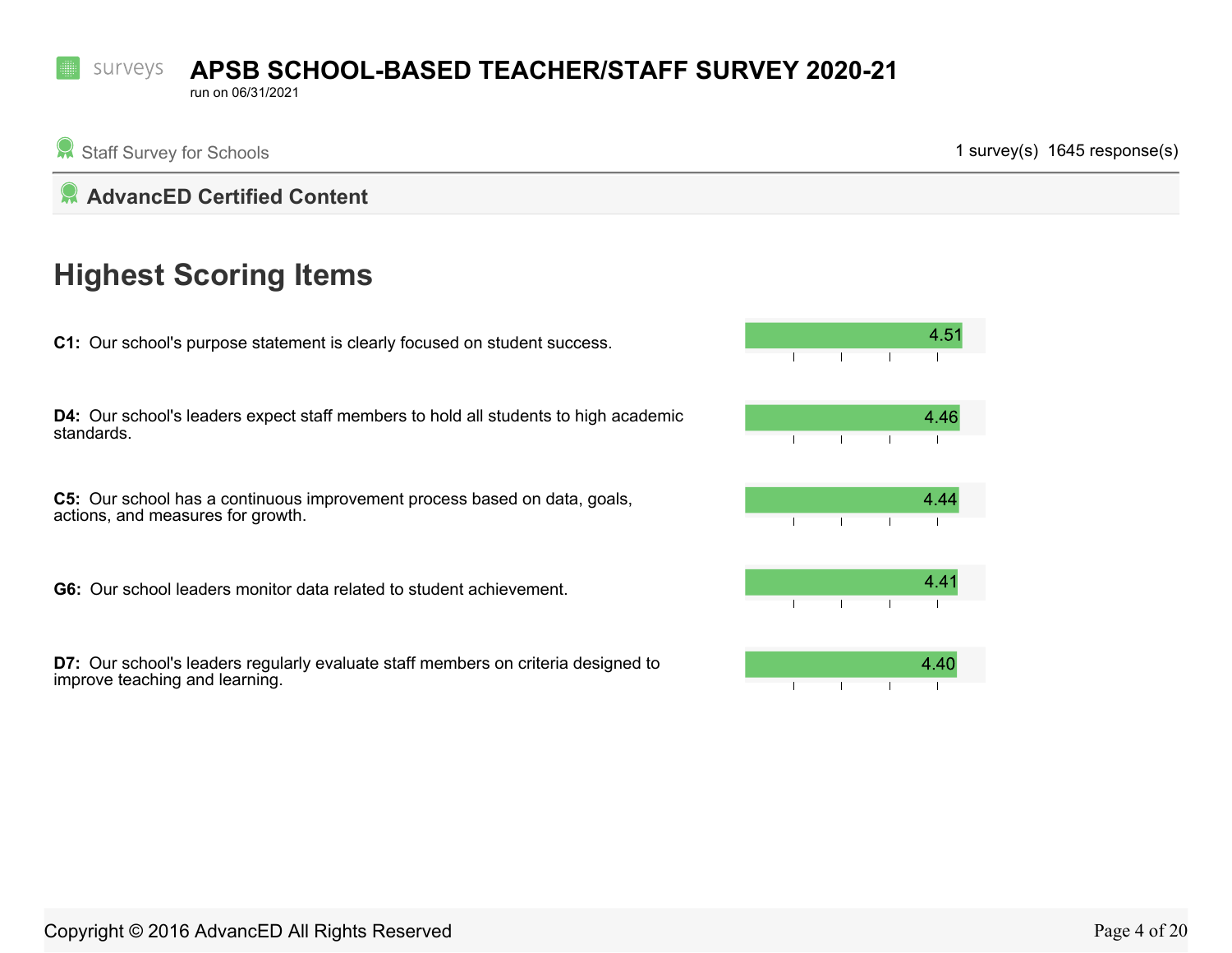#### surveys **APSB SCHOOL-BASED TEACHER/STAFF SURVEY 2020-21**

run on 06/31/2021

Staff Survey for Schools **1** survey(s) 1645 response(s)

### **AdvancED Certified Content**

# **Lowest Scoring Items**

**E16:** In our school, a formal process is in place to support new staff members in their professional practice.

**E19:** In our school, all school personnel regularly engage families in their children's learning progress.

**E6:** All teachers in our school provide students with specific and timely feedback about their learning.

**F9:** Our school provides opportunities for students to participate in activities that interest them.

**E15:** In our school, staff members provide peer coaching to teachers.

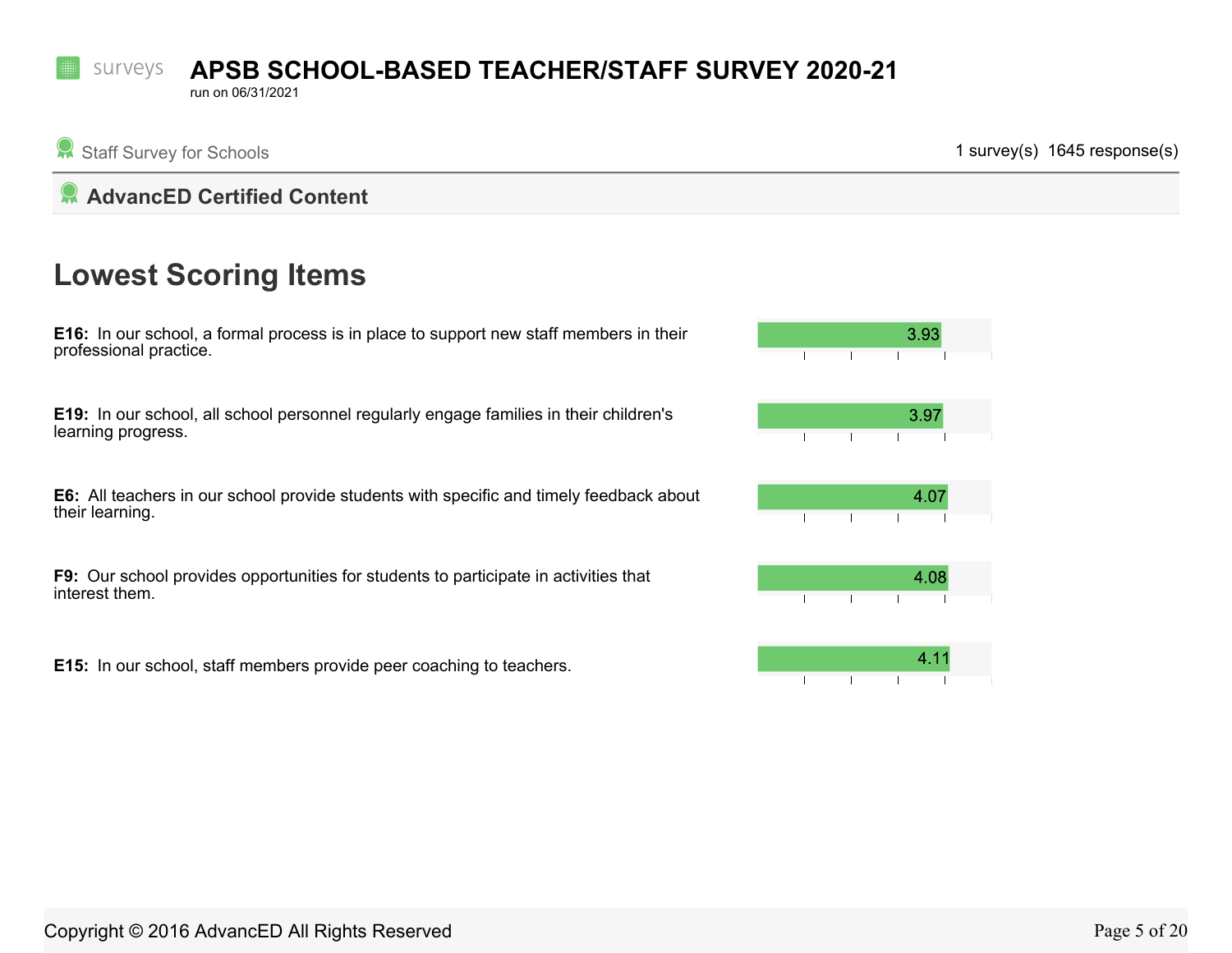run on 06/31/2021

 $\Omega$ 

Staff Survey for Schools **1** survey(s) 1645 response(s) 29 school(s) included

### **AdvancED Certified Content**

|           | <b>Demographics</b>                          | Number of Responses   Percentages of Total Responses |  |  |  |  |
|-----------|----------------------------------------------|------------------------------------------------------|--|--|--|--|
| 1. Gender |                                              |                                                      |  |  |  |  |
|           | Male                                         | 145 10%                                              |  |  |  |  |
|           | Female                                       | 1,324 90%                                            |  |  |  |  |
|           |                                              | 1469 respondents                                     |  |  |  |  |
| 2. Race   |                                              |                                                      |  |  |  |  |
|           | American Indian or Alaska<br><b>Native</b>   | 0%                                                   |  |  |  |  |
|           | Asian                                        | 1%                                                   |  |  |  |  |
|           | <b>Black or African American</b>             | 221 16%                                              |  |  |  |  |
|           | Native Hawaiian or Other<br>Pacific Islander | 0%                                                   |  |  |  |  |
|           | White                                        | 1,147 82%                                            |  |  |  |  |
|           | Two or more races                            | 1%                                                   |  |  |  |  |
|           |                                              | 1401 respondents                                     |  |  |  |  |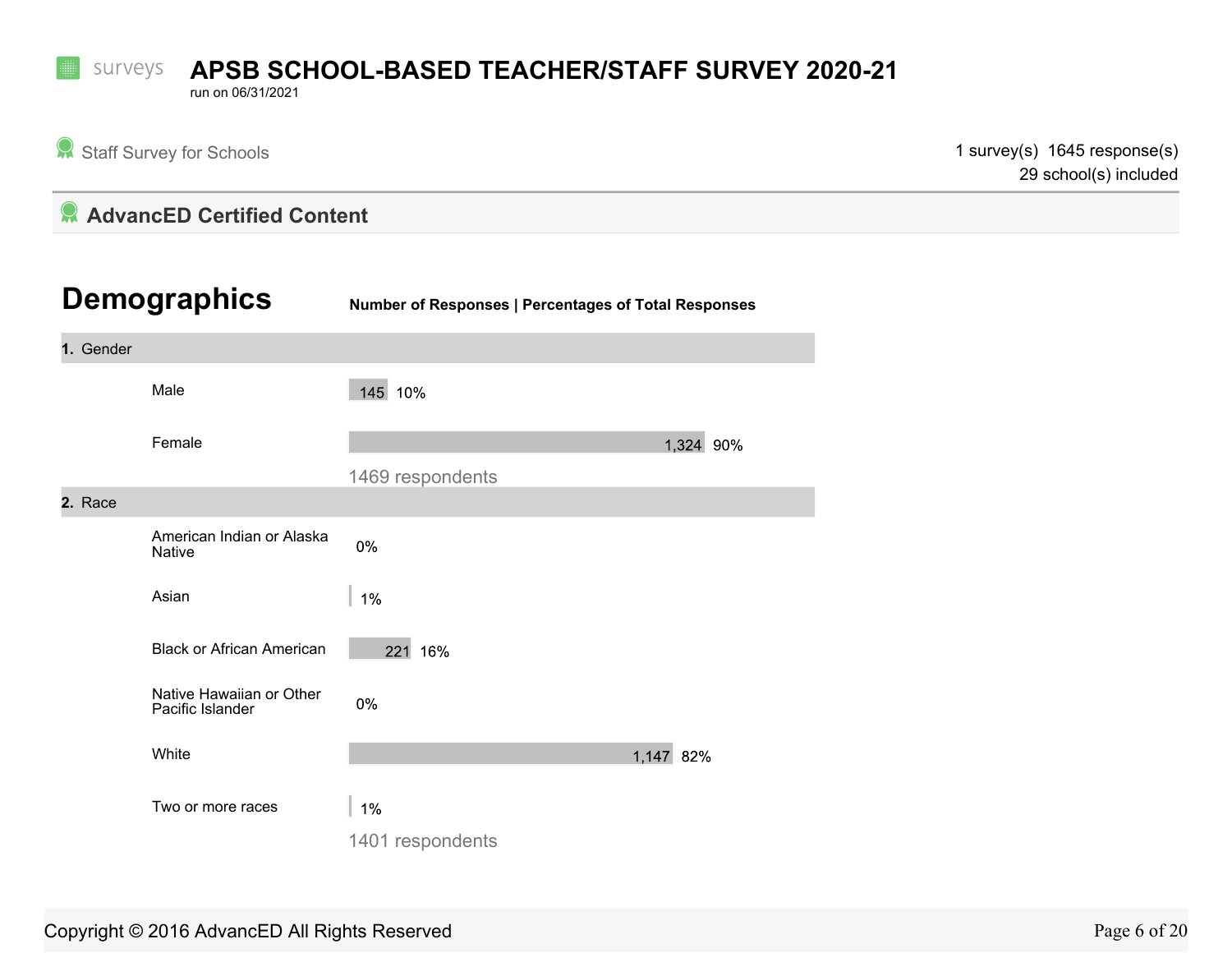| 3. Ethnicity  |                        |                             |           |           |
|---------------|------------------------|-----------------------------|-----------|-----------|
|               | Hispanic               | 53%                         |           |           |
|               | Not Hispanic or Latino | 1291 respondents            |           | 1,246 97% |
| 4. Role       |                        |                             |           |           |
|               | Support Staff          | 351 21%                     |           |           |
|               | Teacher                |                             | 1,121 69% |           |
|               | Administrator          | 32%                         |           |           |
|               | Other                  | 130 8%<br>1635 respondents  |           |           |
| 5. Experience |                        |                             |           |           |
|               | Less than 1 year       | 103 6%                      |           |           |
|               | 1-3 years              | 219 13%                     |           |           |
|               | 4-10 years             | 493 30%                     |           |           |
|               | 11-20 years            | 494 30%                     |           |           |
|               | More than 20 years     | 336 20%<br>1645 respondents |           |           |

### Copyright © 2016 AdvancED All Rights Reserved **Page 7** of 20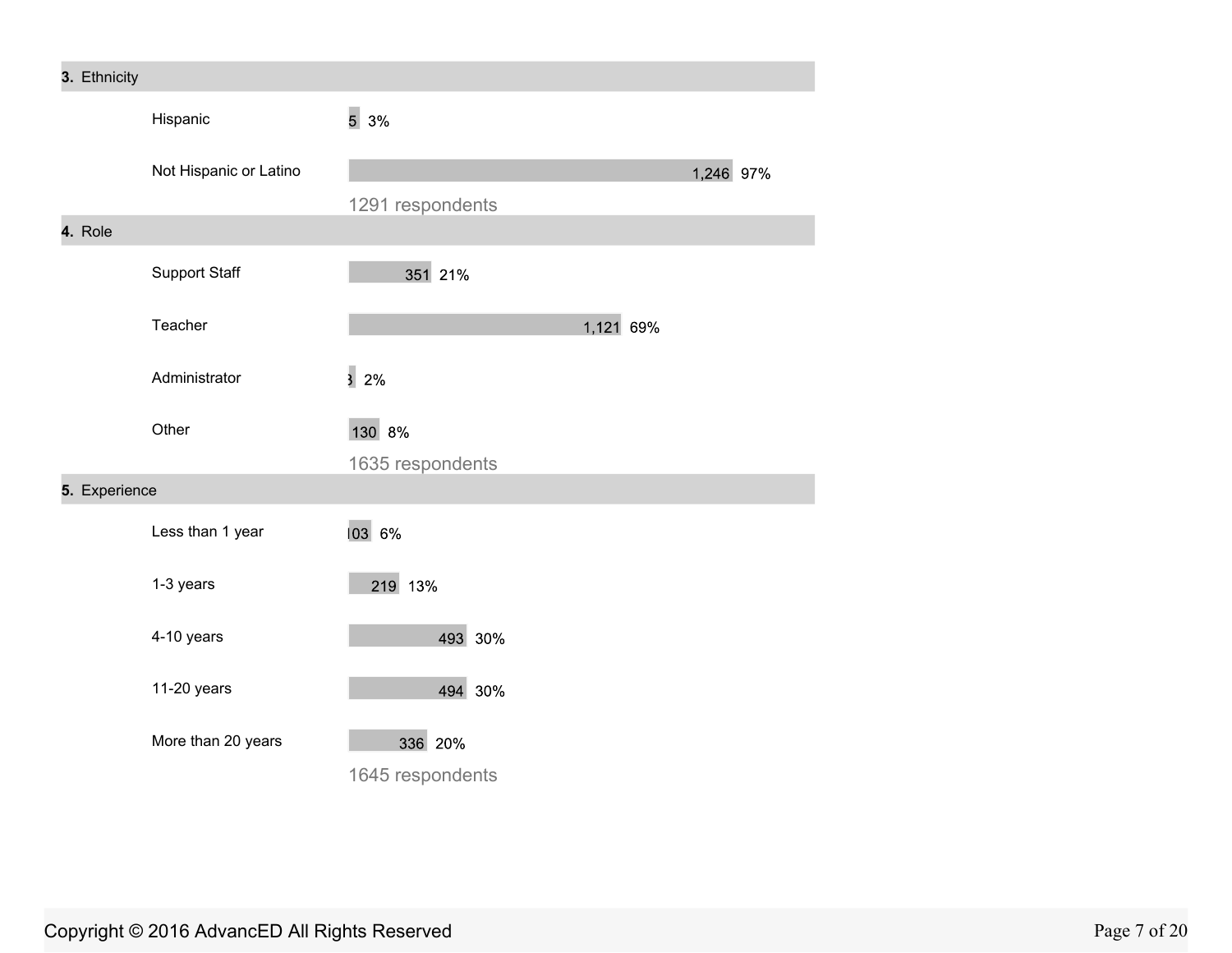#### surveys **APSB SCHOOL-BASED TEACHER/STAFF SURVEY 2020-21**

run on 06/31/2021

Staff Survey for Schools **1 survey(s) 1645 response(s)** 1 survey(s) 1645 response(s)

**AdvancED Certified Content** 

# **C. Purpose and Direction**

| Section score: 4.35 Network average: 4.22                                   | <b>Strongly</b><br><b>Agree</b> | <b>Agree</b>               | <b>Neutral</b> | <b>Disagree</b>                      | <b>Strongly</b><br><b>Disagree</b> | <b>Not</b><br><b>Applicable</b> |  |  |
|-----------------------------------------------------------------------------|---------------------------------|----------------------------|----------------|--------------------------------------|------------------------------------|---------------------------------|--|--|
|                                                                             | 5                               | $\overline{\mathbf{4}}$    | 3              | $\overline{2}$                       | 1                                  |                                 |  |  |
|                                                                             |                                 | <b>Number of Responses</b> |                |                                      |                                    |                                 |  |  |
|                                                                             |                                 |                            |                | <b>Percentage of Total Responses</b> |                                    |                                 |  |  |
| 1. Our school's purpose statement is clearly focused on<br>student success. | 938                             |                            | 617            | 7<br>66                              | 11                                 | 6                               |  |  |
|                                                                             | 57%<br>1645 respondents         |                            | 38%            | 4%<br>$0\%$                          | $1\%$                              | $0\%$                           |  |  |
| 2. Our school's purpose statement is formally reviewed and                  | 603                             |                            | 672            | 272<br>39                            | 15                                 | 44                              |  |  |
| revised with involvement from stakeholders.                                 | 37%<br>1645 respondents         |                            | 41%            | 17%                                  | 2%<br>$1\%$                        | 3%                              |  |  |
| 3. Our school's purpose statement is based on shared                        | 730                             |                            | 728            | 22<br>144                            | 12                                 | 9                               |  |  |
| values and beliefs that guide decision-making.                              | 44%<br>1645 respondents         |                            | 44%            | 9%<br>$1\%$                          | $1\%$                              | $1\%$                           |  |  |
| 4. Our school's purpose statement is supported by the                       | 762                             |                            | 727            | 124<br>12                            | 10                                 | 10                              |  |  |
| policies and practices adopted by the school board or<br>governing body.    | 46%<br>1645 respondents         |                            | 44%            | 8%<br>$1\%$                          | $1\%$                              | $1\%$                           |  |  |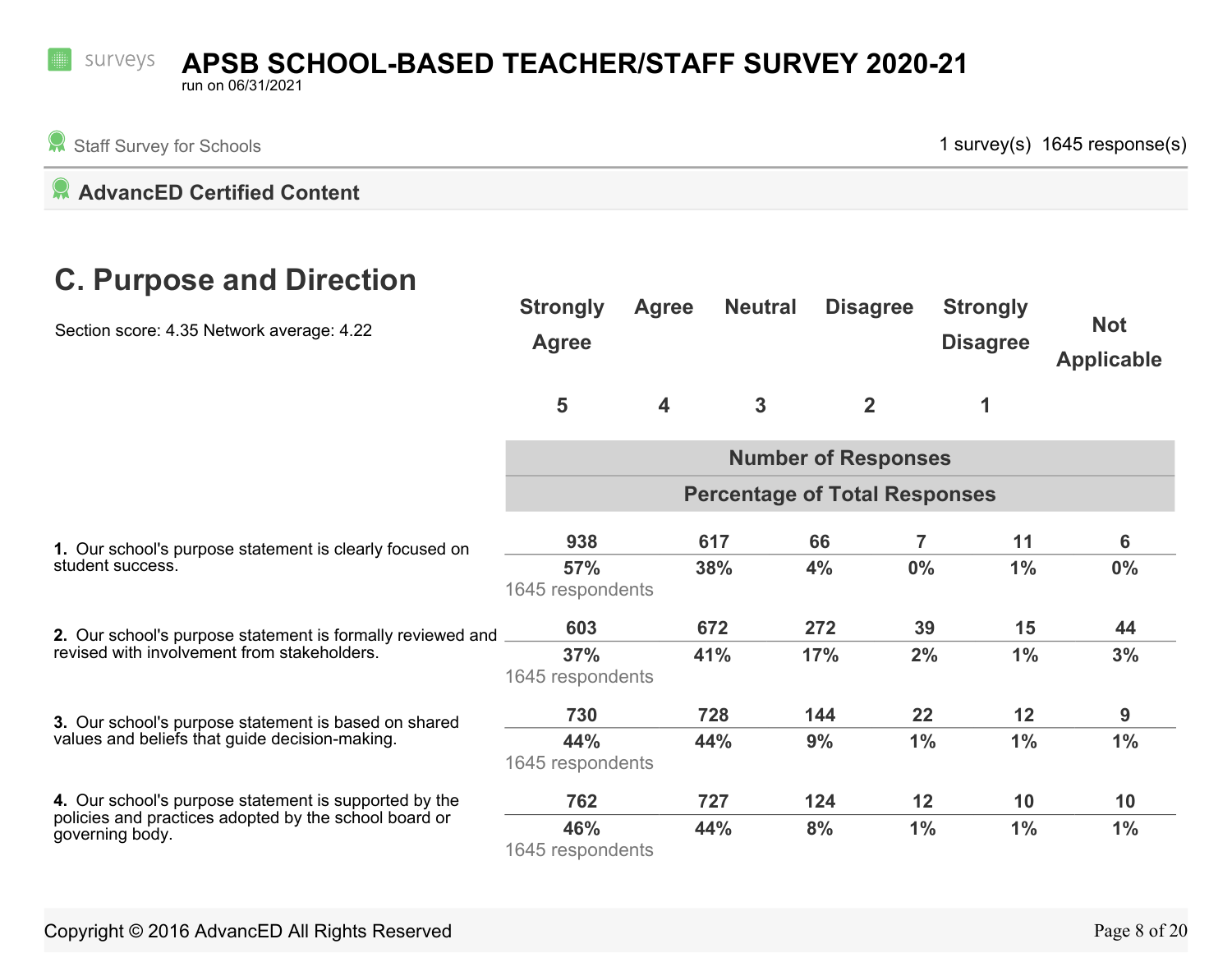<span id="page-8-0"></span>

| 5. Our school has a continuous improvement process<br>based on data, goals, actions, and measures for growth. | 53%              | 38% |  | $1\%$ |
|---------------------------------------------------------------------------------------------------------------|------------------|-----|--|-------|
|                                                                                                               | 1645 respondents |     |  |       |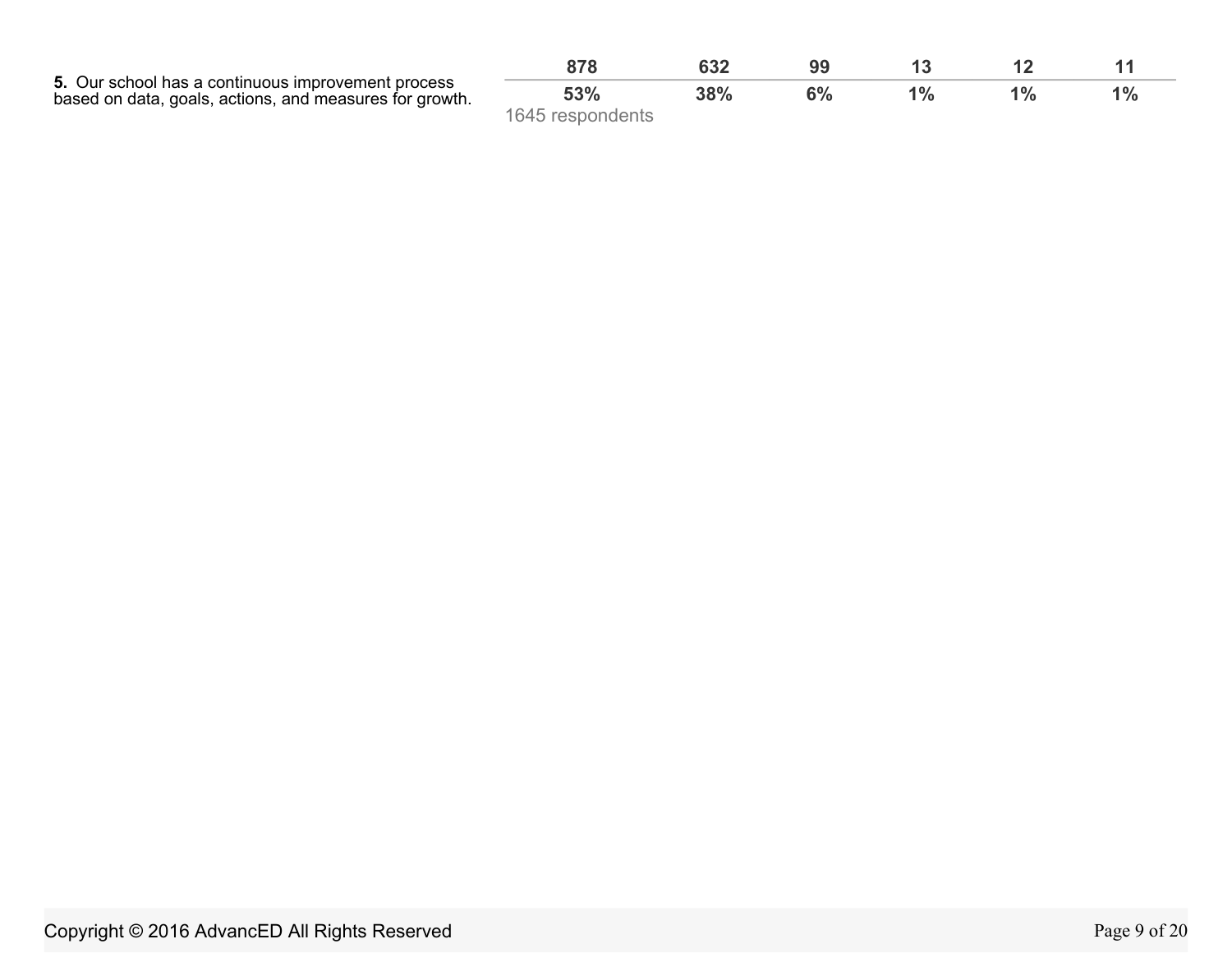| D. Governance and Leadership<br>Section score: 4.29 Network average: 4.12                                          | <b>Strongly</b><br><b>Agree</b> | <b>Agree</b>            | <b>Neutral</b> | <b>Disagree</b>                      | <b>Strongly</b><br><b>Disagree</b> | <b>Not</b><br><b>Applicable</b> |
|--------------------------------------------------------------------------------------------------------------------|---------------------------------|-------------------------|----------------|--------------------------------------|------------------------------------|---------------------------------|
|                                                                                                                    | 5                               | $\overline{\mathbf{4}}$ | $\overline{3}$ | $\overline{2}$                       | 1                                  |                                 |
|                                                                                                                    |                                 |                         |                | <b>Number of Responses</b>           |                                    |                                 |
|                                                                                                                    |                                 |                         |                | <b>Percentage of Total Responses</b> |                                    |                                 |
| 1. Our school's governing body or school board complies                                                            | 808                             |                         | 651            | 137<br>27                            | 13                                 | 9                               |
| with all policies, procedures, laws, and regulations.                                                              | 49%<br>1645 respondents         |                         | 40%            | 8%<br>2%                             | 1%                                 | 1%                              |
| 2. Our school's governing body or school board maintains a                                                         | 702                             |                         | 716            | 175                                  | 28<br>11                           | 13                              |
| distinction between its roles and responsibilities and those of<br>school leadership.                              | 43%<br>1645 respondents         | 44%                     |                | 11%<br>2%                            | 1%                                 | 1%                              |
| 3. Our school's leaders support an innovative and                                                                  | 769                             |                         | 623            | 169<br>49                            | 27                                 | 8                               |
| collaborative culture.                                                                                             | 47%<br>1645 respondents         | 38%                     |                | 10%<br>3%                            | 2%                                 | 0%                              |
| 4. Our school's leaders expect staff members to hold all                                                           | 908                             |                         | 606            | 28<br>87                             | 8                                  | 8                               |
| students to high academic standards.                                                                               | 55%<br>1645 respondents         |                         | 37%            | 5%<br>2%                             | $0\%$                              | 0%                              |
| 5. Our school's leaders hold themselves accountable for                                                            | 756                             |                         | 615            | 187                                  | 53<br>25                           | 9                               |
| student learning.                                                                                                  | 46%<br>1645 respondents         | 37%                     |                | 11%<br>3%                            | 2%                                 | 1%                              |
| 6. Our school's leaders hold all staff members accountable                                                         | 824                             |                         | 612            | 140<br>50                            | 11                                 | 8                               |
| for student learning.                                                                                              | 50%<br>1645 respondents         |                         | 37%            | 9%<br>3%                             | 1%                                 | 0%                              |
| 7. Our school's leaders regularly evaluate staff members on<br>criteria designed to improve teaching and learning. | 823                             |                         | 664            | 107<br>30                            | 8                                  | 13                              |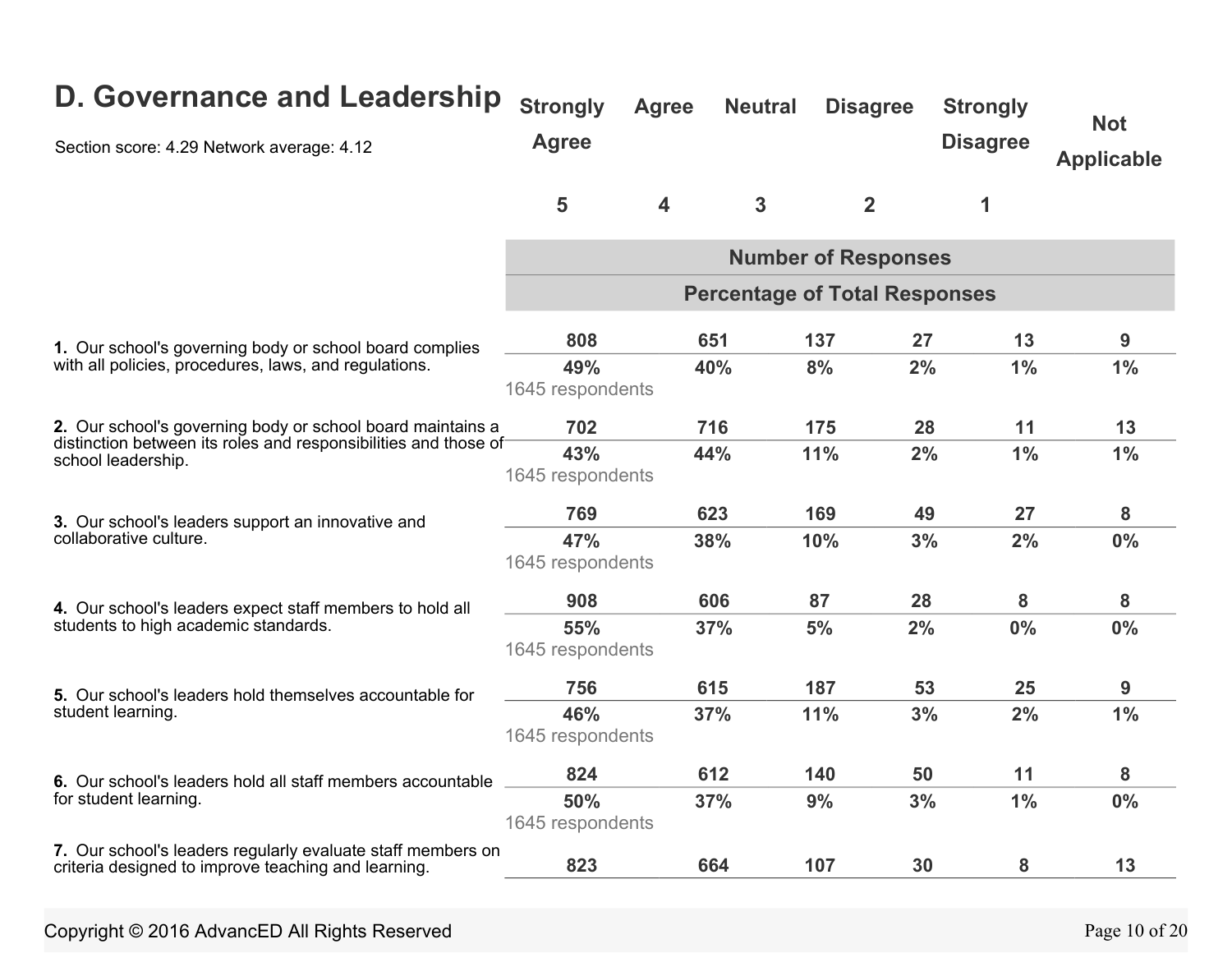|                                                                                                           | 50%                     | 40% | 7%  | 2% | 0% | $1\%$ |
|-----------------------------------------------------------------------------------------------------------|-------------------------|-----|-----|----|----|-------|
|                                                                                                           | 1645 respondents        |     |     |    |    |       |
| 8. Our school's leaders ensure all staff members use<br>supervisory feedback to improve student learning. | 742                     | 708 | 134 | 39 | 11 | 11    |
|                                                                                                           | 45%<br>1645 respondents | 43% | 8%  | 2% | 1% | 1%    |
| <b>9.</b> Our school's leaders engage effectively with all                                                | 626                     | 694 | 245 | 31 | 18 | 31    |
| stakeholders about the school's purpose and direction.                                                    | 38%<br>1645 respondents | 42% | 15% | 2% | 1% | 2%    |
| 10. Our school's leaders provide opportunities for                                                        | 589                     | 699 | 270 | 42 | 15 | 30    |
| stakeholders to be involved in the school.                                                                | 36%<br>1645 respondents | 42% | 16% | 3% | 1% | 2%    |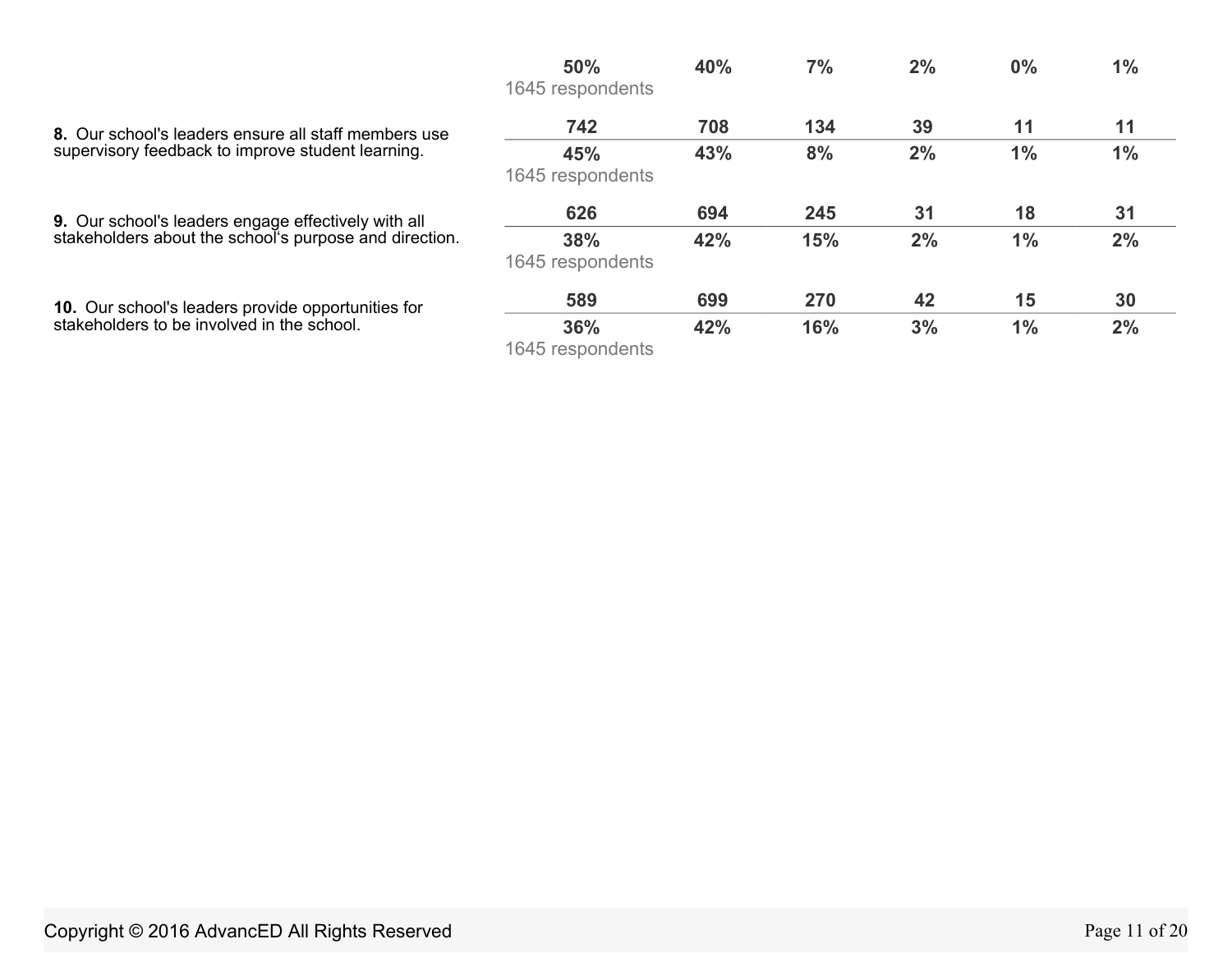| <b>E. Teaching and Assessing for</b><br>Learning                                                                | <b>Strongly</b><br><b>Agree</b> | <b>Agree</b>            | <b>Neutral</b> | <b>Disagree</b>                      | <b>Strongly</b><br><b>Disagree</b> | <b>Not</b><br><b>Applicable</b> |
|-----------------------------------------------------------------------------------------------------------------|---------------------------------|-------------------------|----------------|--------------------------------------|------------------------------------|---------------------------------|
| Section score: 4.15 Network average: 3.97                                                                       | 5                               | $\overline{\mathbf{4}}$ | 3              | $\overline{2}$                       | 1                                  |                                 |
|                                                                                                                 |                                 |                         |                | <b>Number of Responses</b>           |                                    |                                 |
|                                                                                                                 |                                 |                         |                | <b>Percentage of Total Responses</b> |                                    |                                 |
| 1. All teachers in our school monitor and adjust curriculum,                                                    | 608                             |                         | 757            | 185<br>54                            | 17                                 | 24                              |
| instruction, and assessment based on data from student<br>assessments and examination of professional practice. | 37%<br>1645 respondents         |                         | 46%            | 11%                                  | 3%<br>1%                           | 1%                              |
| 2. All teachers in our school personalize instructional                                                         | 566                             |                         | 758            | 217<br>63                            | 17                                 | 24                              |
| strategies and interventions to address individual learning<br>needs of students.                               | 34%<br>1645 respondents         |                         | 46%            | 13%<br>4%                            | 1%                                 | 1%                              |
| 3. All teachers in our school regularly use instructional                                                       | 565                             |                         | 794            | 198<br>52                            | 12                                 | 24                              |
| strategies that require student collaboration, self-reflection,<br>and development of critical thinking skills. | 34%<br>1645 respondents         |                         | 48%            | 3%<br>12%                            | 1%                                 | 1%                              |
| 4. All teachers in our school use a variety of technologies as.                                                 | 714                             |                         | 749            | 131<br>20                            | 9                                  | 22                              |
| instructional resources.                                                                                        | 43%<br>1645 respondents         |                         | 46%            | 8%<br>$1\%$                          | 1%                                 | $1\%$                           |
| 5. All teachers in our school use a process to inform                                                           | 627                             |                         | 808            | 153<br>21                            | 12                                 | 24                              |
| students of their learning expectations and standards of<br>performance.                                        | 38%<br>1645 respondents         |                         | 49%            | 9%<br>1%                             | 1%                                 | 1%                              |
| 6. All teachers in our school provide students with specific                                                    | 510                             |                         | 780            | 65<br>245                            | 14                                 | 31                              |
| and timely feedback about their learning.                                                                       | 31%<br>1645 respondents         |                         | 47%            | 15%<br>4%                            | 1%                                 | 2%                              |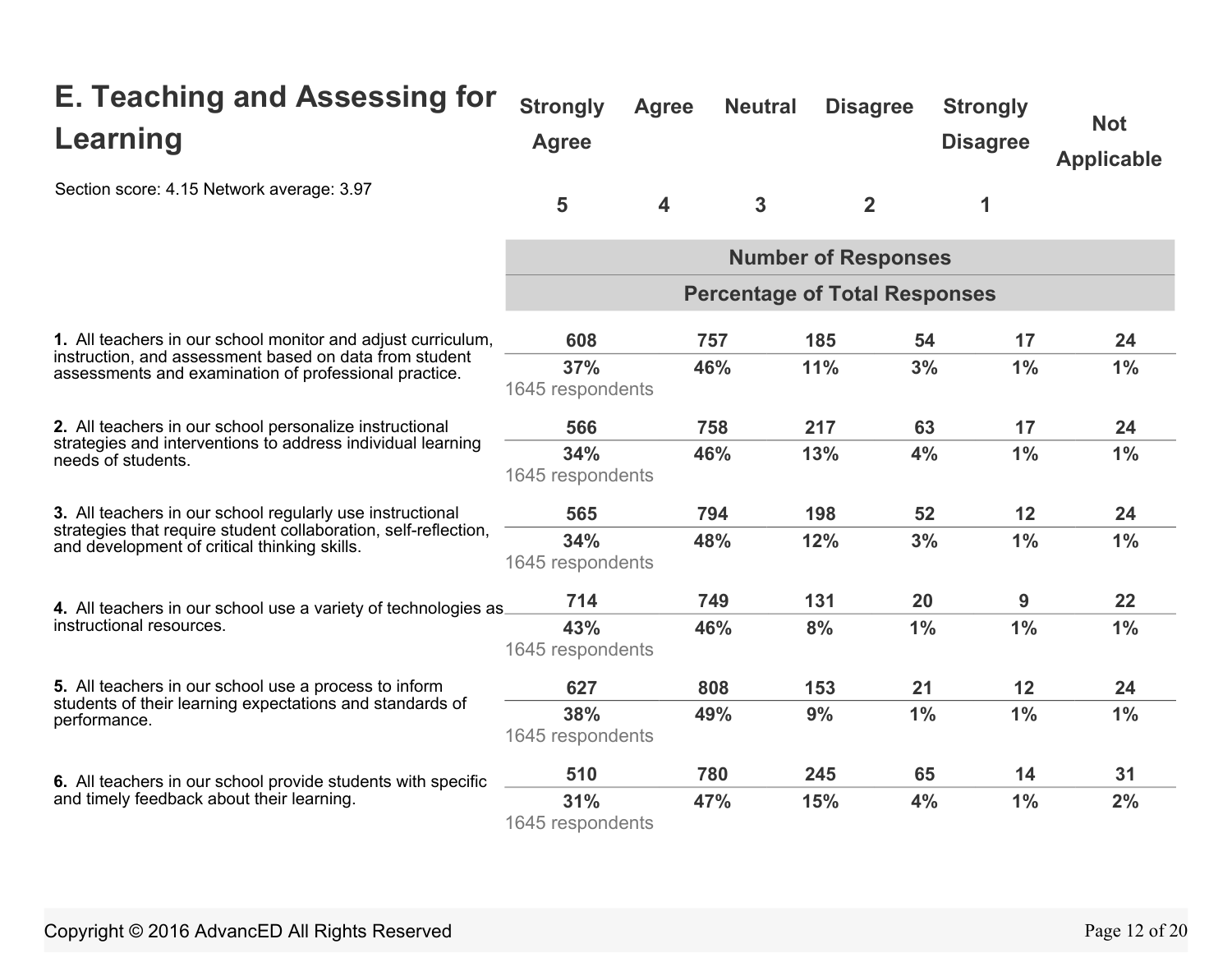| 7. All teachers in our school use multiple types of                                                                                                                                                                                                                                                                                                       | 559                                                                                                                                                                                                                                                                                                                                                                                                                                                                                                                                                                                                                                                                                                                                     | 788 | 213 | 42 | 16 | 27 |
|-----------------------------------------------------------------------------------------------------------------------------------------------------------------------------------------------------------------------------------------------------------------------------------------------------------------------------------------------------------|-----------------------------------------------------------------------------------------------------------------------------------------------------------------------------------------------------------------------------------------------------------------------------------------------------------------------------------------------------------------------------------------------------------------------------------------------------------------------------------------------------------------------------------------------------------------------------------------------------------------------------------------------------------------------------------------------------------------------------------------|-----|-----|----|----|----|
| assessments to modify instruction and to revise the                                                                                                                                                                                                                                                                                                       | 34%                                                                                                                                                                                                                                                                                                                                                                                                                                                                                                                                                                                                                                                                                                                                     | 48% | 13% | 3% | 1% | 2% |
| curriculum.                                                                                                                                                                                                                                                                                                                                               | 1645 respondents<br>797<br>53<br>16<br>561<br>189<br>48%<br>11%<br>3%<br>$1\%$<br>34%<br>1645 respondents<br>737<br>714<br>127<br>33<br>9<br>2%<br>1%<br>43%<br>45%<br>8%<br>1645 respondents<br>593<br>787<br>191<br>37<br>8<br>36%<br>48%<br>12%<br>2%<br>0%<br>1645 respondents<br>815<br>17<br>591<br>165<br>44<br>50%<br>10%<br>3%<br>$1\%$<br>36%<br>1645 respondents<br>814<br>596<br>158<br>55<br>8<br>3%<br>36%<br>49%<br>10%<br>0%<br>1645 respondents<br>738<br>599<br>220<br>51<br>17<br>36%<br>45%<br>13%<br>3%<br>$1\%$<br>1645 respondents<br>632<br>773<br>177<br>39<br>8<br>47%<br>2%<br>0%<br>38%<br>11%<br>1645 respondents<br>69<br>16<br>742<br>221<br>577<br>45%<br>13%<br>4%<br>$1\%$<br>35%<br>1645 respondents |     |     |    |    |    |
| 8. All teachers in our school use consistent common                                                                                                                                                                                                                                                                                                       |                                                                                                                                                                                                                                                                                                                                                                                                                                                                                                                                                                                                                                                                                                                                         |     |     |    |    | 29 |
| grading and reporting policies across grade levels and<br>courses based on clearly defined criteria.                                                                                                                                                                                                                                                      |                                                                                                                                                                                                                                                                                                                                                                                                                                                                                                                                                                                                                                                                                                                                         |     |     |    |    | 2% |
|                                                                                                                                                                                                                                                                                                                                                           |                                                                                                                                                                                                                                                                                                                                                                                                                                                                                                                                                                                                                                                                                                                                         |     |     |    |    |    |
| 9. All teachers in our school participate in collaborative                                                                                                                                                                                                                                                                                                |                                                                                                                                                                                                                                                                                                                                                                                                                                                                                                                                                                                                                                                                                                                                         |     |     |    |    | 25 |
| learning communities that meet both informally and formally<br>across grade levels and content areas.                                                                                                                                                                                                                                                     |                                                                                                                                                                                                                                                                                                                                                                                                                                                                                                                                                                                                                                                                                                                                         |     |     |    |    | 2% |
|                                                                                                                                                                                                                                                                                                                                                           |                                                                                                                                                                                                                                                                                                                                                                                                                                                                                                                                                                                                                                                                                                                                         |     |     |    |    |    |
| 10. All teachers in our school have been trained to                                                                                                                                                                                                                                                                                                       |                                                                                                                                                                                                                                                                                                                                                                                                                                                                                                                                                                                                                                                                                                                                         |     |     |    |    | 29 |
| implement a formal process that promotes discussion about<br>student learning (e.g., action research, examination of<br>student work, reflection, study teams, and peer coaching).<br>11. In our school, challenging curriculum and learning<br>experiences provide equity for all students in the<br>development of learning, thinking, and life skills. |                                                                                                                                                                                                                                                                                                                                                                                                                                                                                                                                                                                                                                                                                                                                         |     |     |    |    | 2% |
|                                                                                                                                                                                                                                                                                                                                                           | 13<br>$1\%$<br>14<br>$1\%$<br>20<br>$1\%$<br>16<br>$1\%$<br>20<br>1%<br>675<br>268<br>128<br>509<br>45<br>20                                                                                                                                                                                                                                                                                                                                                                                                                                                                                                                                                                                                                            |     |     |    |    |    |
|                                                                                                                                                                                                                                                                                                                                                           |                                                                                                                                                                                                                                                                                                                                                                                                                                                                                                                                                                                                                                                                                                                                         |     |     |    |    |    |
|                                                                                                                                                                                                                                                                                                                                                           |                                                                                                                                                                                                                                                                                                                                                                                                                                                                                                                                                                                                                                                                                                                                         |     |     |    |    |    |
|                                                                                                                                                                                                                                                                                                                                                           |                                                                                                                                                                                                                                                                                                                                                                                                                                                                                                                                                                                                                                                                                                                                         |     |     |    |    |    |
|                                                                                                                                                                                                                                                                                                                                                           |                                                                                                                                                                                                                                                                                                                                                                                                                                                                                                                                                                                                                                                                                                                                         |     |     |    |    |    |
| 12. In our school, related learning support services are<br>provided for all students based on their needs.<br>13. In our school, a formal structure exists so that each                                                                                                                                                                                  |                                                                                                                                                                                                                                                                                                                                                                                                                                                                                                                                                                                                                                                                                                                                         |     |     |    |    |    |
|                                                                                                                                                                                                                                                                                                                                                           |                                                                                                                                                                                                                                                                                                                                                                                                                                                                                                                                                                                                                                                                                                                                         |     |     |    |    |    |
|                                                                                                                                                                                                                                                                                                                                                           |                                                                                                                                                                                                                                                                                                                                                                                                                                                                                                                                                                                                                                                                                                                                         |     |     |    |    |    |
| student is well known by at least one adult advocate in the<br>school who supports that student's educational experience.                                                                                                                                                                                                                                 |                                                                                                                                                                                                                                                                                                                                                                                                                                                                                                                                                                                                                                                                                                                                         |     |     |    |    |    |
|                                                                                                                                                                                                                                                                                                                                                           |                                                                                                                                                                                                                                                                                                                                                                                                                                                                                                                                                                                                                                                                                                                                         |     |     |    |    |    |
| 14. In our school, all staff members use student data to                                                                                                                                                                                                                                                                                                  |                                                                                                                                                                                                                                                                                                                                                                                                                                                                                                                                                                                                                                                                                                                                         |     |     |    |    |    |
| address the unique learning needs of all students.                                                                                                                                                                                                                                                                                                        |                                                                                                                                                                                                                                                                                                                                                                                                                                                                                                                                                                                                                                                                                                                                         |     |     |    |    |    |
|                                                                                                                                                                                                                                                                                                                                                           |                                                                                                                                                                                                                                                                                                                                                                                                                                                                                                                                                                                                                                                                                                                                         |     |     |    |    |    |
| 15. In our school, staff members provide peer coaching to                                                                                                                                                                                                                                                                                                 |                                                                                                                                                                                                                                                                                                                                                                                                                                                                                                                                                                                                                                                                                                                                         |     |     |    |    |    |
| teachers.                                                                                                                                                                                                                                                                                                                                                 |                                                                                                                                                                                                                                                                                                                                                                                                                                                                                                                                                                                                                                                                                                                                         |     |     |    |    |    |
|                                                                                                                                                                                                                                                                                                                                                           |                                                                                                                                                                                                                                                                                                                                                                                                                                                                                                                                                                                                                                                                                                                                         |     |     |    |    |    |
| 16. In our school, a formal process is in place to support                                                                                                                                                                                                                                                                                                |                                                                                                                                                                                                                                                                                                                                                                                                                                                                                                                                                                                                                                                                                                                                         |     |     |    |    |    |
| new staff members in their professional practice.                                                                                                                                                                                                                                                                                                         |                                                                                                                                                                                                                                                                                                                                                                                                                                                                                                                                                                                                                                                                                                                                         |     |     |    |    |    |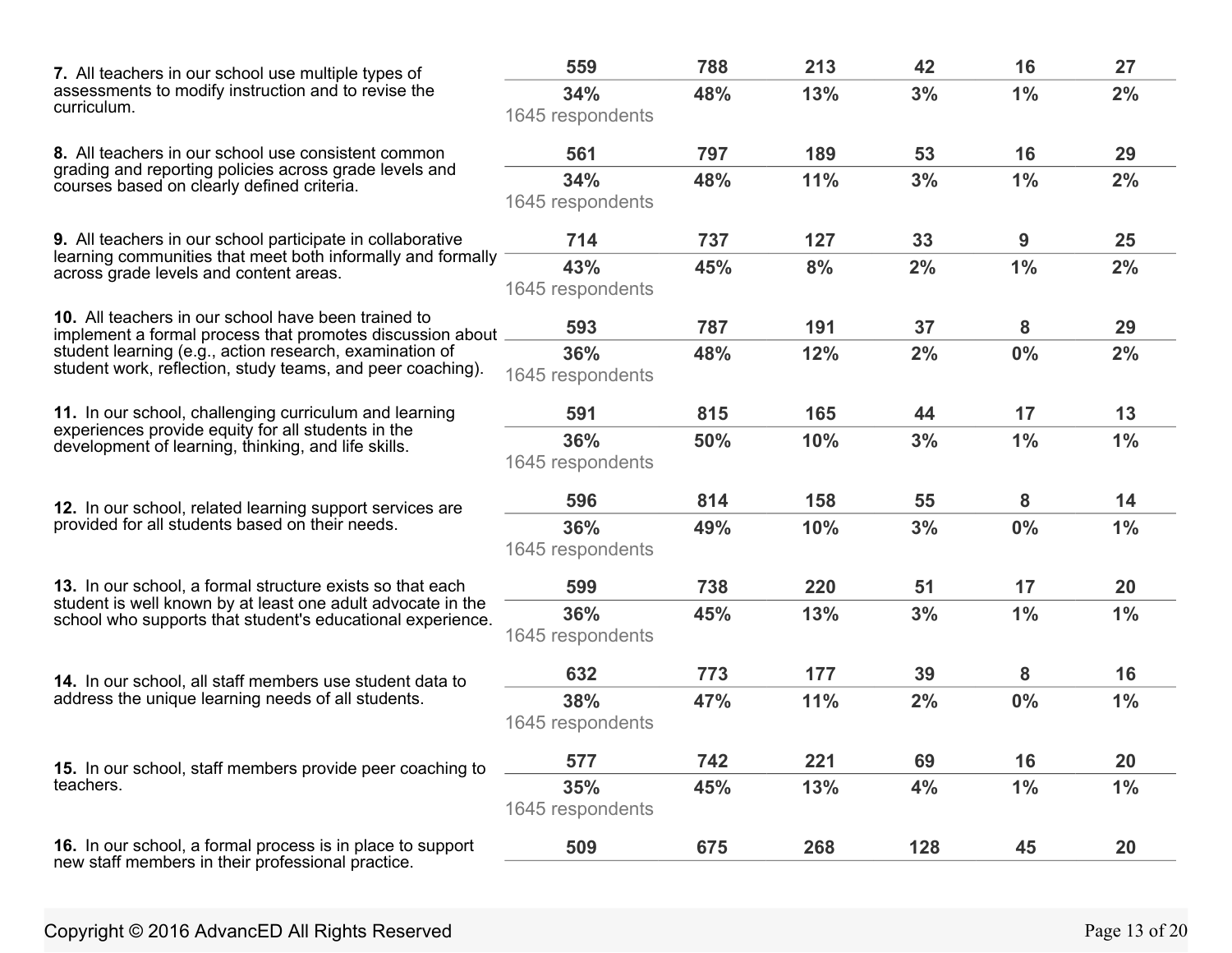|                                                                                 | 31%<br>1645 respondents  | 41% | 16% | 8% | 3% | $1\%$ |
|---------------------------------------------------------------------------------|--------------------------|-----|-----|----|----|-------|
| 17. In our school, all staff members participate in                             | 654                      | 767 | 160 | 40 | 12 | 12    |
| continuous professional learning based on identified needs<br>of the school.    | 40%<br>1645 respondents  | 47% | 10% | 2% | 1% | 1%    |
| 18. In our school, a professional learning program is                           | 595                      | 759 | 203 | 57 | 13 | 18    |
| designed to build capacity among all professional and<br>support staff members. | 36%<br>1645 respondents  | 46% | 12% | 3% | 1% | $1\%$ |
| 19. In our school, all school personnel regularly engage                        | 463                      | 753 | 320 | 76 | 16 | 17    |
| families in their children's learning progress.                                 | 28%<br>1645 respondents  | 46% | 19% | 5% | 1% | $1\%$ |
| 20. In our school, all stakeholders are informed of policies,                   | 565                      | 756 | 244 | 29 | 15 | 36    |
| processes, and procedures related to grading and reporting.                     | 34%<br>1615 reconnelante | 46% | 15% | 2% | 1% | 2%    |

1645 respondents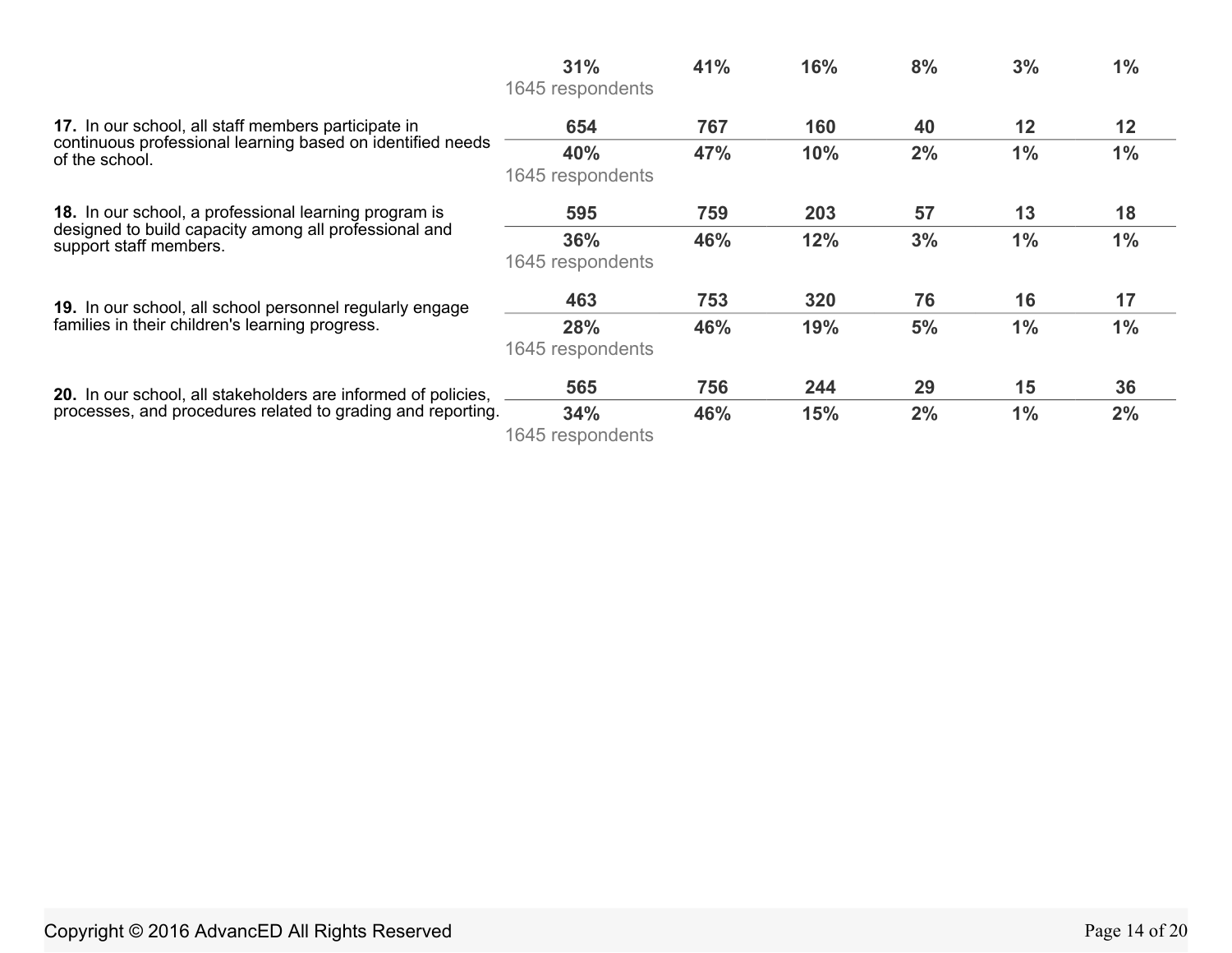#### **F. Resources and Support Systems**  Section score: 4.28 Network average: 4.08 **1.** Our school provides qualified staff members to support student learning. **2.** Our school provides instructional time and resources to support our school's goals and priorities. **3.** Our school provides sufficient material resources to meet student needs. **4.** Our school provides protected instructional time. **5.** Our school provides a variety of information resources to support student learning. **6.** Our school provides a plan for the acquisition and support of technology to support student learning. **Strongly Agree Neutral Disagree Strongly**  Agree **Disagree 5 4 3 2 1 Number of Responses Not Applicable Percentage of Total Responses 754 732 113 23 13 10 46% 44% 7% 1% 1% 1%**  1645 respondents **734 753 102 34 10 12 45% 46% 6% 2% 1% 1%**  1645 respondents **710 720 149 36 15 15 43% 44% 9% 2% 1% 1%**  1645 respondents **762 694 134 29 13 13 46% 42% 8% 2% 1% 1%**  1645 respondents **695 788 123 18 9 12 42% 48% 7% 1% 1% 1%**  1645 respondents **716 767 124 15 10 13 44% 47% 8% 1% 1% 1%**  1645 respondents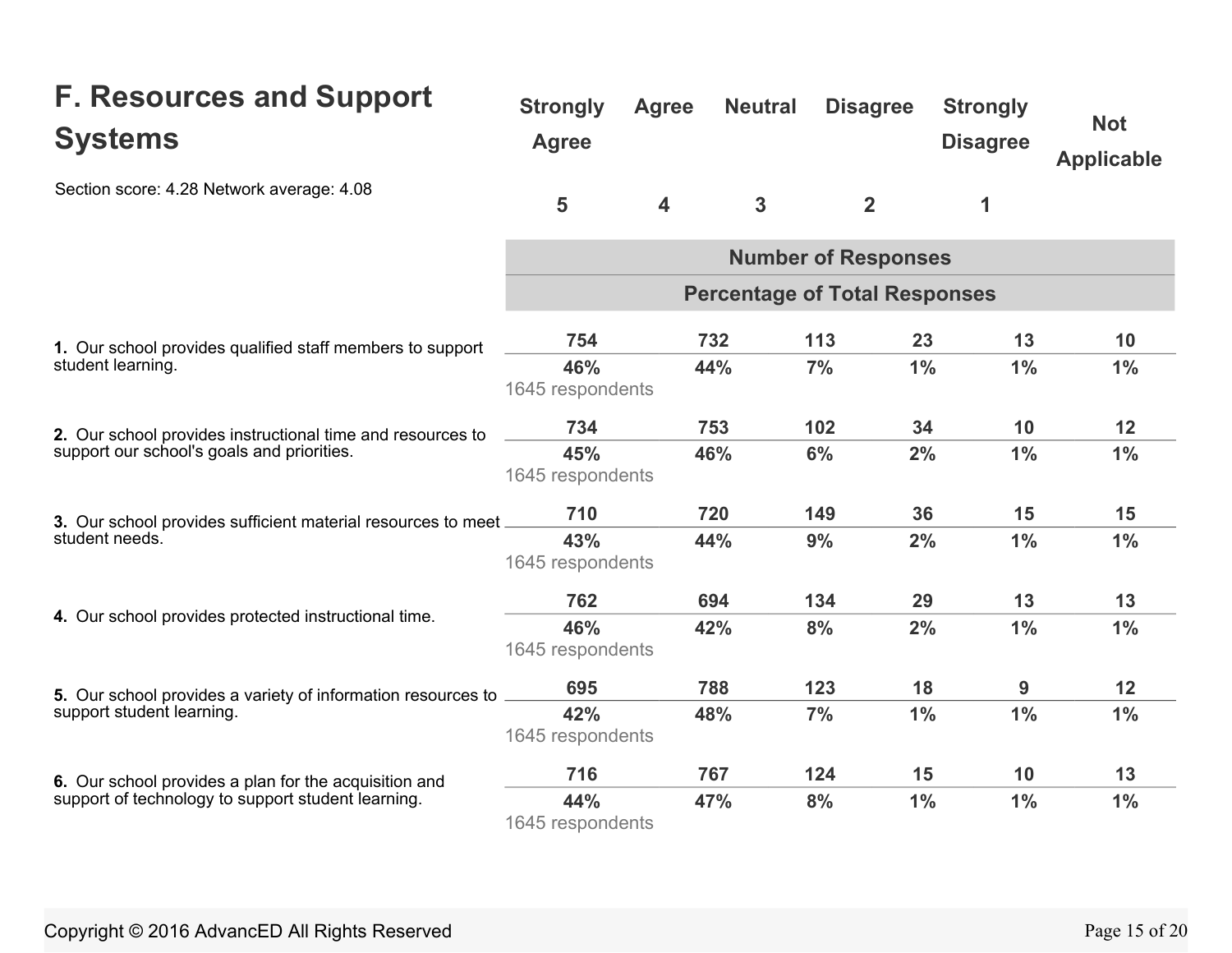<span id="page-15-0"></span>

| 7. Our school provides a plan for the acquisition and                         | 695              | 767 | 148 | 11    | 9     | 15    |  |
|-------------------------------------------------------------------------------|------------------|-----|-----|-------|-------|-------|--|
| support of technology to support the school's operational<br>needs.           | 42%              | 47% | 9%  | $1\%$ | $1\%$ | $1\%$ |  |
|                                                                               | 1645 respondents |     |     |       |       |       |  |
| 8. Our school provides high quality student support services                  | 669              | 693 | 197 | 51    | 20    | 15    |  |
| (e.g., counseling, referrals, educational, and career<br>planning).           | 41%              | 42% | 12% | 3%    | 1%    | $1\%$ |  |
|                                                                               | 1645 respondents |     |     |       |       |       |  |
| <b>9.</b> Our school provides opportunities for students to                   | 579              | 698 | 248 | 74    | 21    | 25    |  |
| participate in activities that interest them.                                 | 35%              | 42% | 15% | 4%    | 1%    | 2%    |  |
|                                                                               | 1645 respondents |     |     |       |       |       |  |
| 10. Our school maintains facilities that support student                      | 712              | 764 | 115 | 32    | 15    | 7     |  |
| learning.                                                                     | 43%              | 46% | 7%  | 2%    | $1\%$ | $0\%$ |  |
|                                                                               | 1645 respondents |     |     |       |       |       |  |
| 11. Our school maintains facilities that contribute to a safe<br>environment. | 749              | 722 | 119 | 33    | 15    | 7     |  |
|                                                                               | 46%              | 44% | 7%  | 2%    | $1\%$ | $0\%$ |  |
|                                                                               | 1645 respondents |     |     |       |       |       |  |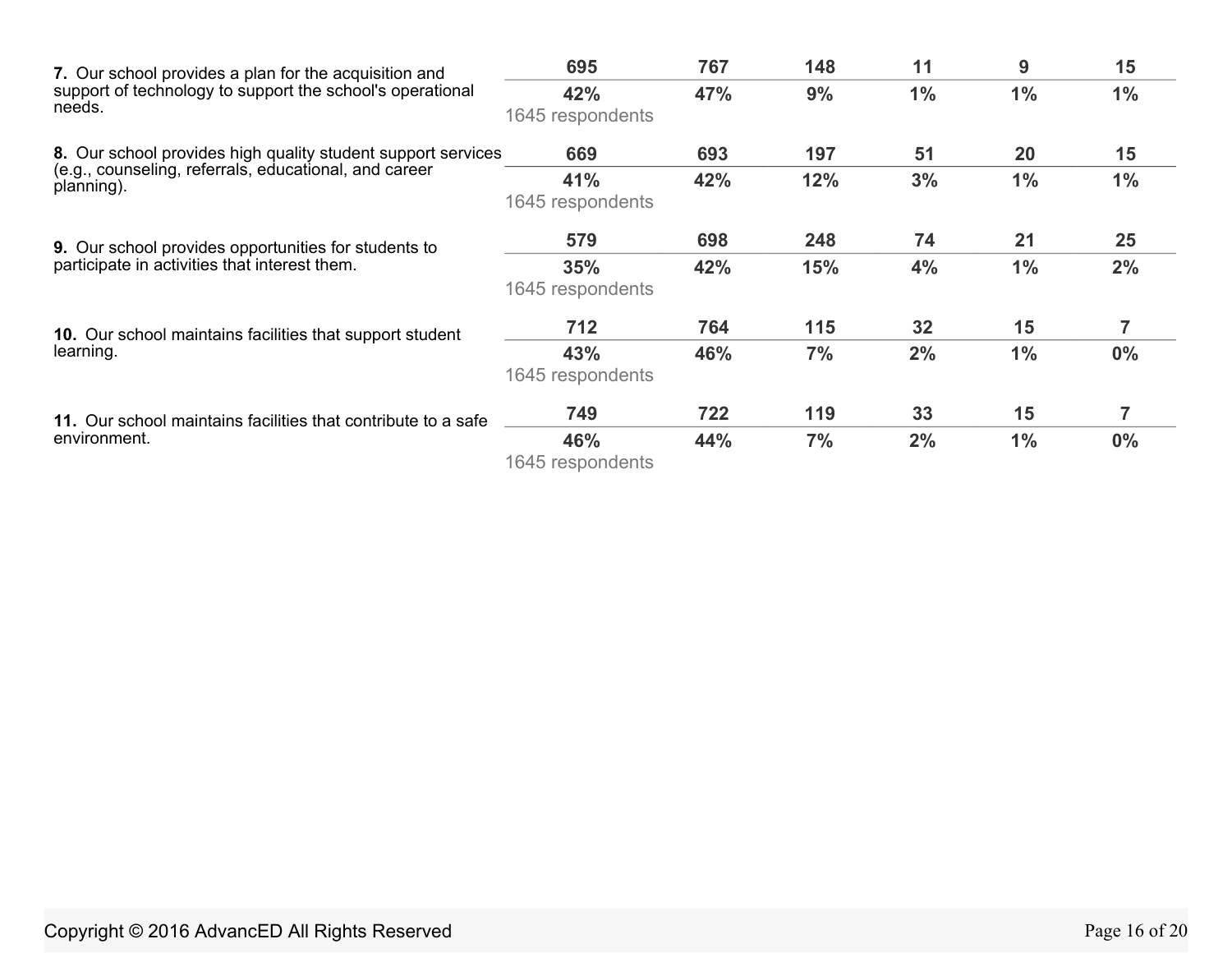# **G. Using Results for Continuous Improvement**

Section score: 4.3 Network average: 4.1

| <b>Strongly</b><br><b>Agree</b> | <b>Agree</b> | <b>Neutral</b> | <b>Disagree</b> | <b>Strongly</b><br><b>Disagree</b> | <b>Not</b><br><b>Applicable</b> |
|---------------------------------|--------------|----------------|-----------------|------------------------------------|---------------------------------|
| 5                               | $\Delta$     | 3              |                 |                                    |                                 |

|                                                                                        | <b>Number of Responses</b><br><b>Percentage of Total Responses</b> |     |     |    |       |       |  |
|----------------------------------------------------------------------------------------|--------------------------------------------------------------------|-----|-----|----|-------|-------|--|
|                                                                                        |                                                                    |     |     |    |       |       |  |
| 1. Our school uses multiple assessment measures to                                     | 678                                                                | 804 | 117 | 25 | 5     | 16    |  |
| determine student learning and school performance.                                     | 41%<br>1645 respondents                                            | 49% | 7%  | 2% | 0%    | 1%    |  |
| 2. Our school employs consistent assessment measures                                   | 632                                                                | 805 | 160 | 22 | 8     | 18    |  |
| across classrooms and courses.                                                         | 38%<br>1645 respondents                                            | 49% | 10% | 1% | $0\%$ | $1\%$ |  |
| 3. Our school has a systematic process for collecting,                                 | 674                                                                | 789 | 140 | 19 | 6     | 17    |  |
| analyzing, and using data.                                                             | 41%<br>1645 respondents                                            | 48% | 9%  | 1% | $0\%$ | 1%    |  |
| 4. Our school ensures all staff members are trained in the                             | 578                                                                | 744 | 230 | 69 | 11    | 13    |  |
| evaluation, interpretation, and use of data.                                           | 35%<br>1645 respondents                                            | 45% | 14% | 4% | 1%    | $1\%$ |  |
| 5. Our school uses data to monitor student readiness and<br>success at the next level. | 699                                                                | 810 | 106 | 11 | 7     | 12    |  |
|                                                                                        | 42%<br>1645 respondents                                            | 49% | 6%  | 1% | 0%    | 1%    |  |
| 6. Our school leaders monitor data related to student                                  | 769                                                                | 770 | 84  | 6  | 5     | 11    |  |
| achievement.                                                                           | 47%<br>1645 respondents                                            | 47% | 5%  | 0% | 0%    | $1\%$ |  |
| 7. Our school leaders monitor data related to school<br>continuous improvement goals.  | 760                                                                | 768 | 93  | 8  | 5     | 11    |  |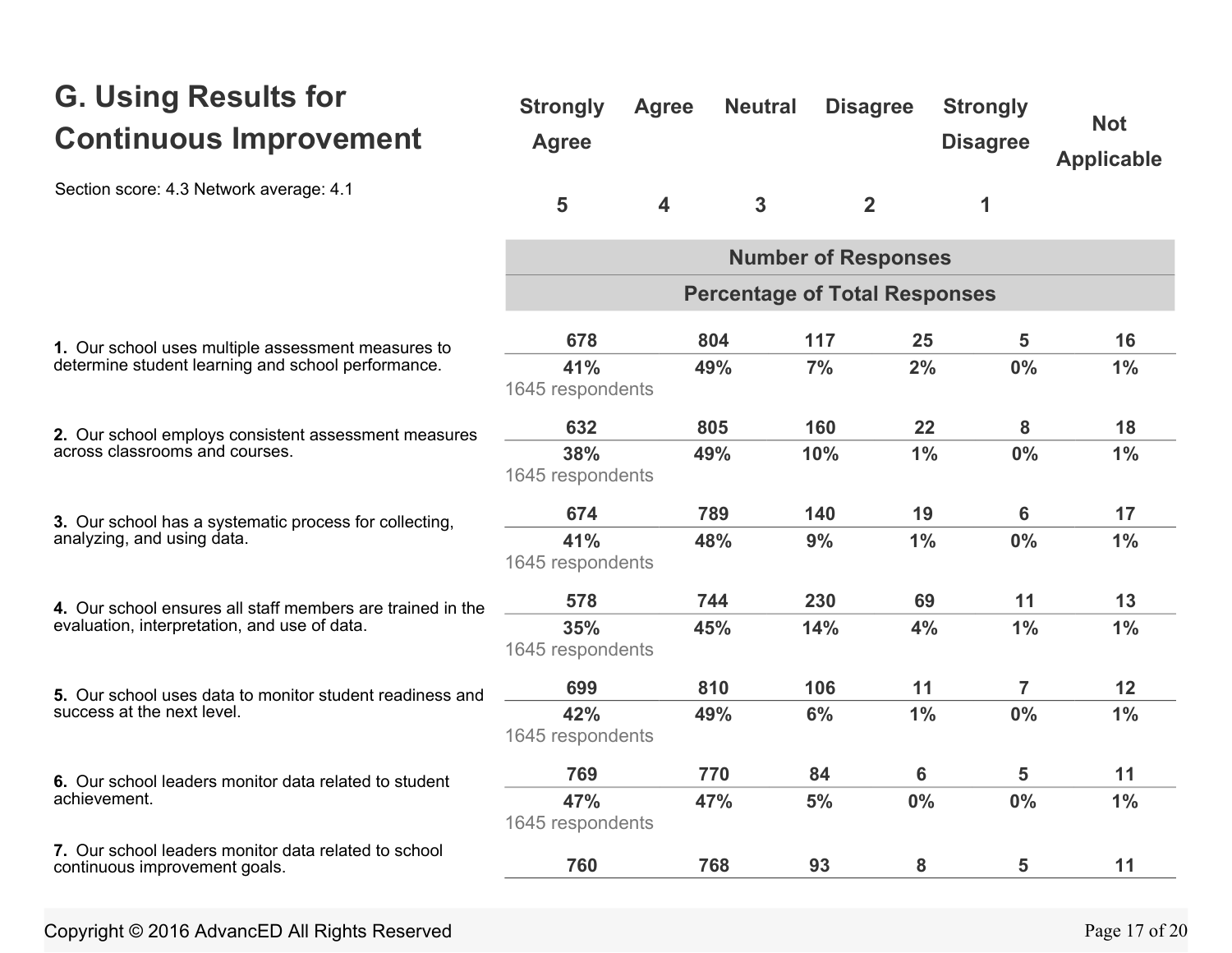| 46%              | 47% | 6% | $0\%$ | $0\%$ | $1\%$ |
|------------------|-----|----|-------|-------|-------|
| 1645 respondents |     |    |       |       |       |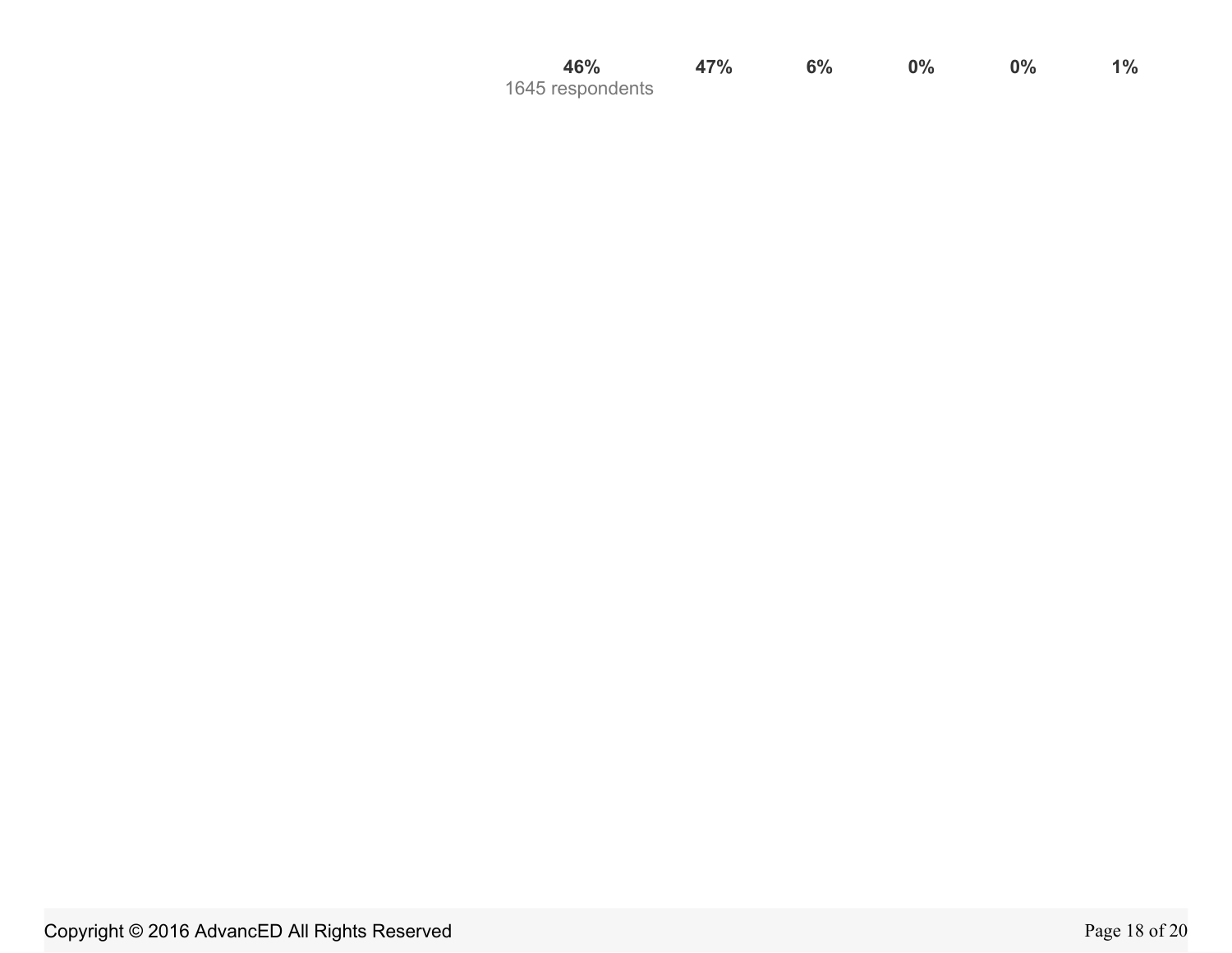# **H. Open-Ended Questions**

- **1.** What do you like best about our school?
- **2.** What do you like least about our school?
- **3.** What is one suggestion you would like to offer to improve our school?